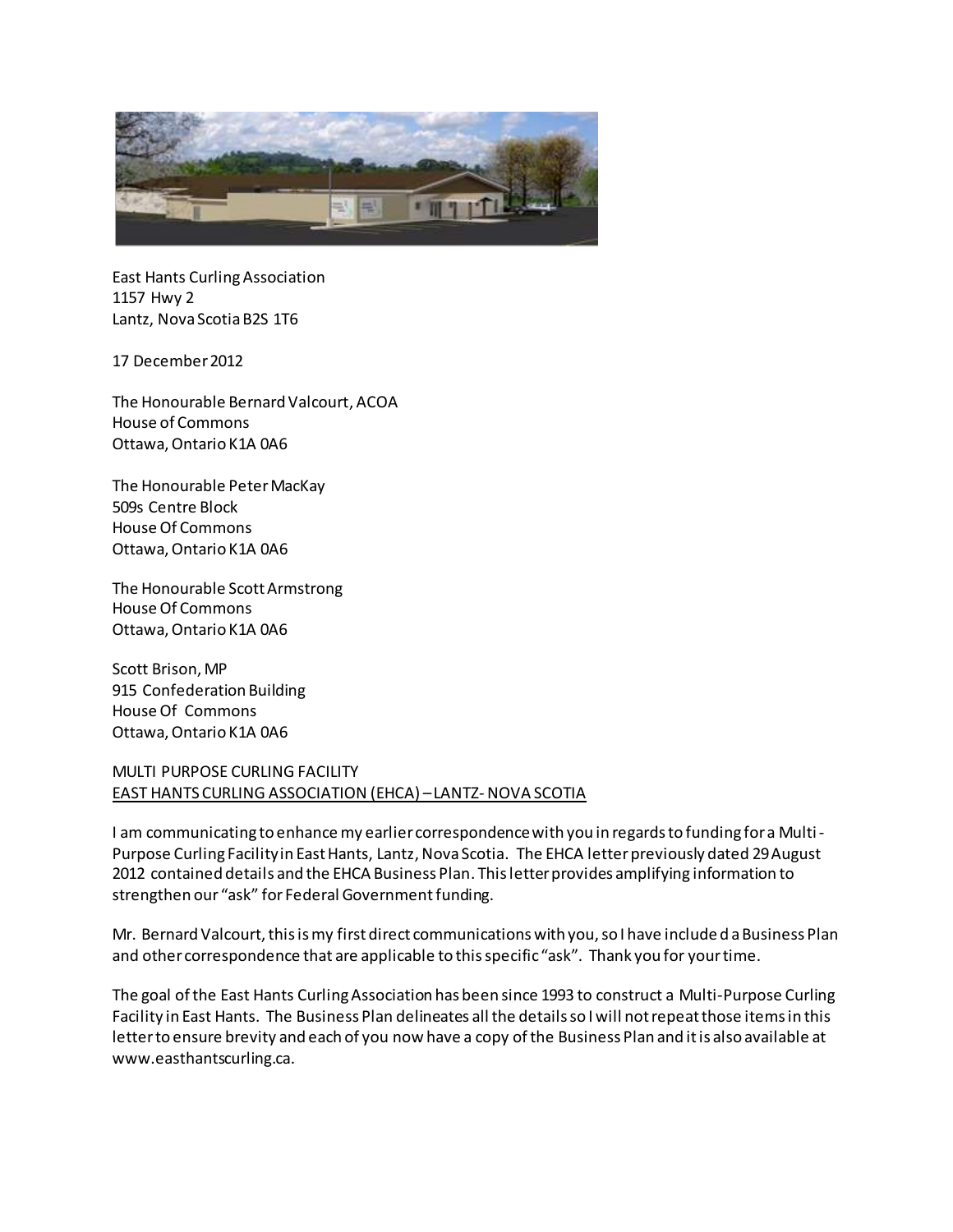The EHCA, was incorporated as a Not-For-Profit on 30 December 2008 Registry Number 3233708 and has been seeking funding partners for the better part of five (5) years. The EHCA applied during the Federal Government Stimulus package and unfortunately did not have municipal funding at the time, funding has been secured from the Municipality of East Hants in the amount of \$850,000 - \$900,000., which consists of money and land.

The EHCA has an active funding "ask" on file with the Nova Scotia Provincial government presently.

The Federal funding "ask" in response to my letter of 29 August 2012 initially began with talking and meetingwith Mr. Chris Storseth, ACOA at the suggestion of Jennifer Wadden from MP Peter MacKay's Halifax office. This conversation was very good, but support is presently not available under the present working mandate. Mr. Storseth was extremely helpful to EHCA, met the undersigned at the building site, presented the EHCA funding request to management, but again not fully within their mandate. I will explain and add additional details so that the EHCA mandate can be further amplified as I believe there is a case for funding support. I will provide part of Mr. Chris Storseth's reply to me: Quote: I've had my discussions with my senior program managers and have hard news for you. As anticipated, we don't see a fit with our Innovative Communities Fund for a number of factors along the lines we discussed when we met on-site.

I am available to discuss further – just let me know if you want me to contact you at one of the numbers below. I'm not sure how far afield our toll free number works (1-800-565-1228, ask to be transferred to Chris Storseth) or you can call me directly at 902-867-6075. Regards, Chris. Unquote. I have since spoken with Mr. Chris Storseth and hence this communications to further explain the EHCA application agenda.

The EHCA has a working partnership with Maritime Lumber Bureau and Atlantic Wood Works to build an iconic SHOWCASE building that could be utilized to the benefit of the Nova Scotia forestry industry and the communities within the "centre of the forestry industry" in Nova Scotia.

In the review process the EHCA envisioned that our project would fit well into the Innovative Community Fund program guidelines. The sustainable economic growth for Nova Scotia and indeed Canada that the SHOWCASE building would make visible: an important supporting icon. It is felt that there are tangible and non-tangible or direct and non-direct benefits to support this extremely worthwhile project. There are immediate economic spinoffs for construction, employment in construction, infrastructure for a community in need of a facility and an iconic SHOWCASE building for the community and the Nova Scotia forestry industry, Maritime Lumber Bureau and Atlantic Wood Works. EHCA believes this project to be of a long term financial benefit to the area, Nova Scotia and indeed Canada. The facility would be a positive contributor to the area, the forest industry and indeed the building would be an iconic beacon for promotion of wood products. The building will be an example of wood construction and its many usages in both household and commercial applications. The Multi-purpose facility would be a very visible and valuable resource with significant potential in many, many financial perspectives for Nova Scotia, East Hants, Maritimes and Canada.

The effect on long term employment would be feltimmediately by direct employment within the Multipurpose Curling Facility and the economic mainstays of the areas such as Elmsdale Lumber, Ledwidge Lumber, Goodfellows Wholesale, Home Hardware stores(3), RONA, truckers, mills, forestry workers and the supporting jobs, indirect and direct, from the industry. This multi-purpose year around facility would only increase the visibility and strengths of the East Hants area and community. East Hants is